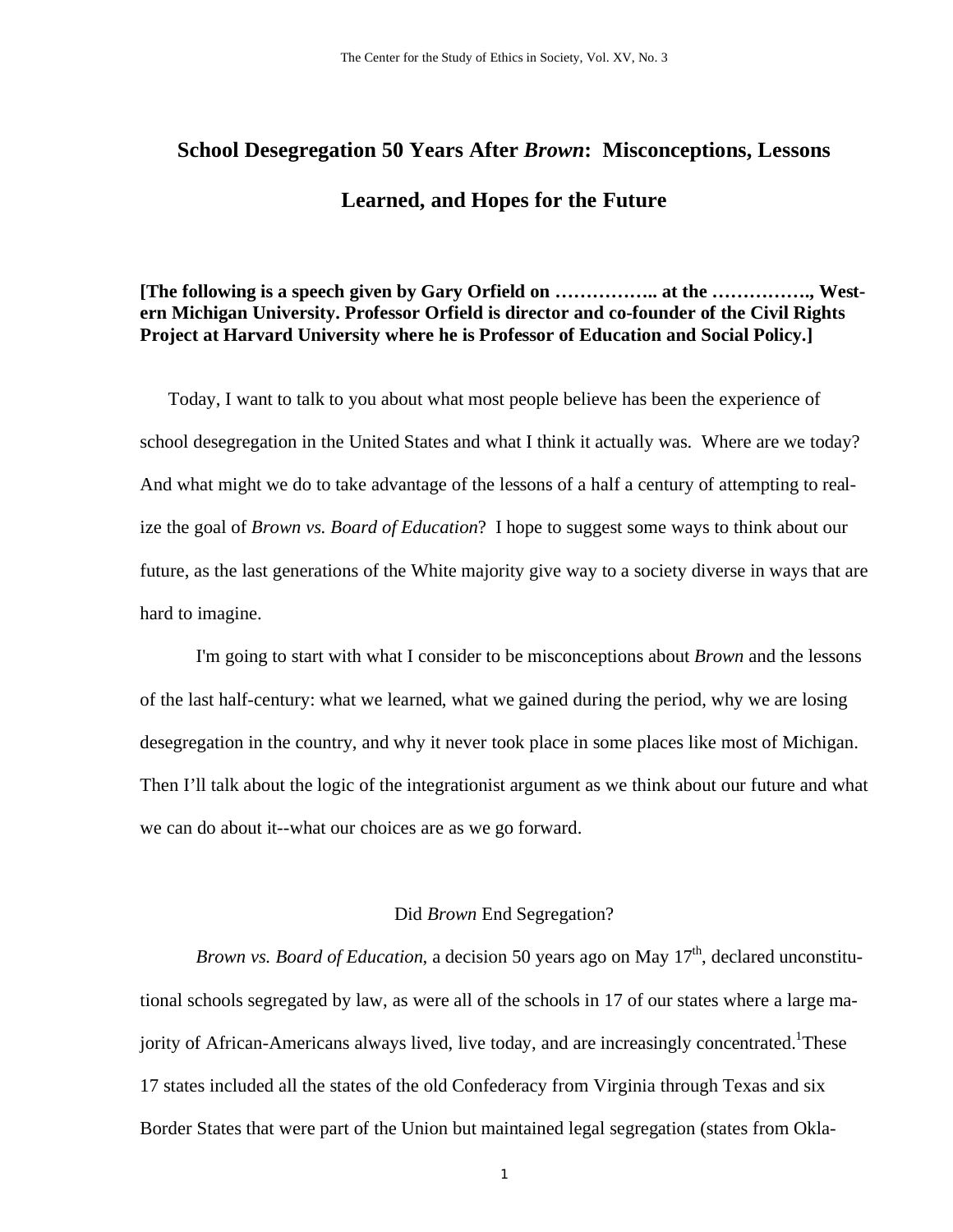Border States that were part of the Union but maintained legal segregation (states from Oklahoma to Delaware). Those states all had absolute apartheid at the time of the *Brown* decision. There really had been no popular movement in any of those states to end segregation. What the court said on May 17th was that their entire system—really, their entire history--was illegitimate, that it was inconsistent with the basic norms of the American Constitution. That is why most people say that it was the Court's most important decision. This stunning decision was also disconcerting, in that it didn't say what was supposed to replace the segregated system, or when, or how.

The *Brown* decision was a sweeping finding for civil rights, but it was a very unusual kind of court declaration because it didn't say that Black students had the right as of that moment. If, for example, the Supreme Court says the press has a right to print something, they don't say that it has the right someday and in some way. They say that you can go print it now. Rights are usually immediate and available when they are recognized. But school desegregation was a completely different sort of thing. The high court delayed for a year, and when they came around to *Brown II* in 1955, they provided no definition for 'desegregation'. There was no deadline; they said it should happen "with all deliberate speed," and it was turned over to all of the southern federal judges to decide what to do. Since all those judges had been appointed on the recommendation of reactionary segregationist senators, they basically did as little as possible. All the politicians of the South went into total defiance. There was almost no desegregation in the decade after Brown.

*Table 1 Percent of Black Students in Majority White Schools in the South, 1954-2001* 

 $\frac{1}{1}$ <sup>1</sup> Orfield, G. and Lee, C. (2004). *Brown at 50: King's dream or Plessy's nightmare?* Cambridge, MA: The Civil Rights Project at Harvard University.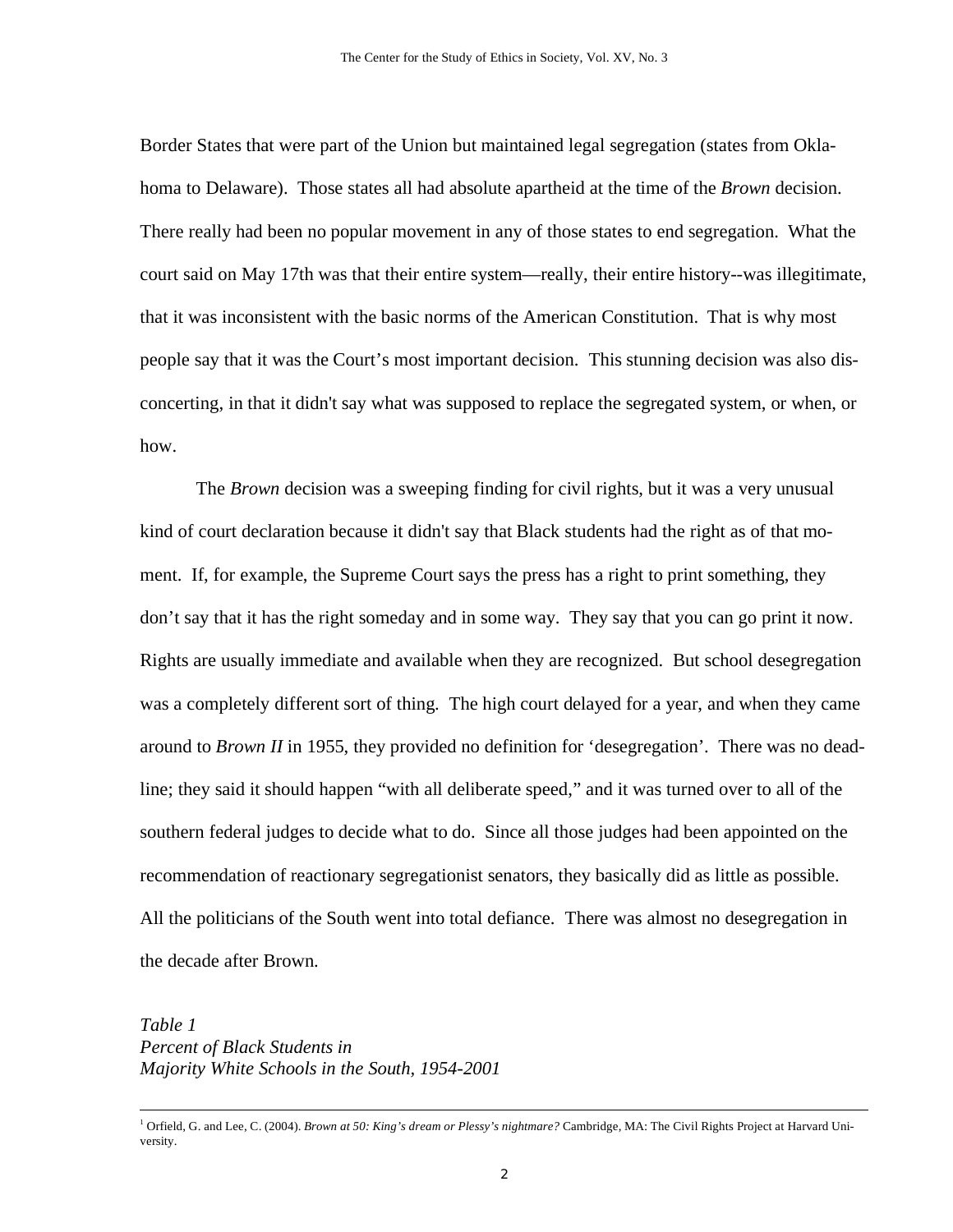| Year | <b>Percent Black in Ma-</b> |  |  |  |  |  |  |  |
|------|-----------------------------|--|--|--|--|--|--|--|
|      | jority White Schools        |  |  |  |  |  |  |  |
| 1954 | $\theta$                    |  |  |  |  |  |  |  |
| 1960 | $\cdot$ 1                   |  |  |  |  |  |  |  |
| 1964 | 2.3                         |  |  |  |  |  |  |  |
| 1967 | 13.9                        |  |  |  |  |  |  |  |
| 1968 | 23.4                        |  |  |  |  |  |  |  |
| 1970 | 33.1                        |  |  |  |  |  |  |  |
| 1972 | 36.4                        |  |  |  |  |  |  |  |
| 1976 | 37.6                        |  |  |  |  |  |  |  |
| 1980 | 37.1                        |  |  |  |  |  |  |  |
| 1986 | 42.9                        |  |  |  |  |  |  |  |
| 1988 | 43.5                        |  |  |  |  |  |  |  |
| 1991 | 39.2                        |  |  |  |  |  |  |  |
| 1994 | 36.6                        |  |  |  |  |  |  |  |
| 1996 | 34.7                        |  |  |  |  |  |  |  |
| 1998 | 32.7                        |  |  |  |  |  |  |  |
| 2000 | 31.0                        |  |  |  |  |  |  |  |
| 2001 | 30.2                        |  |  |  |  |  |  |  |

*Source: Southern Education Reporting Service in Reed Sarratt, The Ordeal of Desegregation (New York: Harper & Row, 1966): 362; HEW Press Release, May 27, 1968; OCR data tapes; 1992-93, 1994-95, 1996-97, 1998-99, 2000-01, 2001-02 NCES Common Core of Data.*

Table 1 shows the percentage of Black students who were in majority White schools from 1954 until 2001. You can see that in 1954, it was 100%. In 1960, it was still virtually 100%. In 1964, when Congress eventually acted on this, it was 98%. So, 10 years after *Brown*, almost all students were still segregated. The right was not recognized.

One of the unusual things about *Brown* and school desegregation was that almost nobody obeyed the law without being directly and immediately sued. It was as if the income tax system said you must pay X% of your taxes, and the government had to sue every person to get the money. That's the kind of resistance that *Brown* created. That's the kind of resistance that we also saw in a number of places when the issue eventually came north.

Another common misconception is that *Brown* applied nationwide. There was nothing in *Brown* about the North. It was 19 years after *Brown* before the Supreme Court said anything about the North, and during that time period people in the northern states sat up on their high horses and looked down on the South.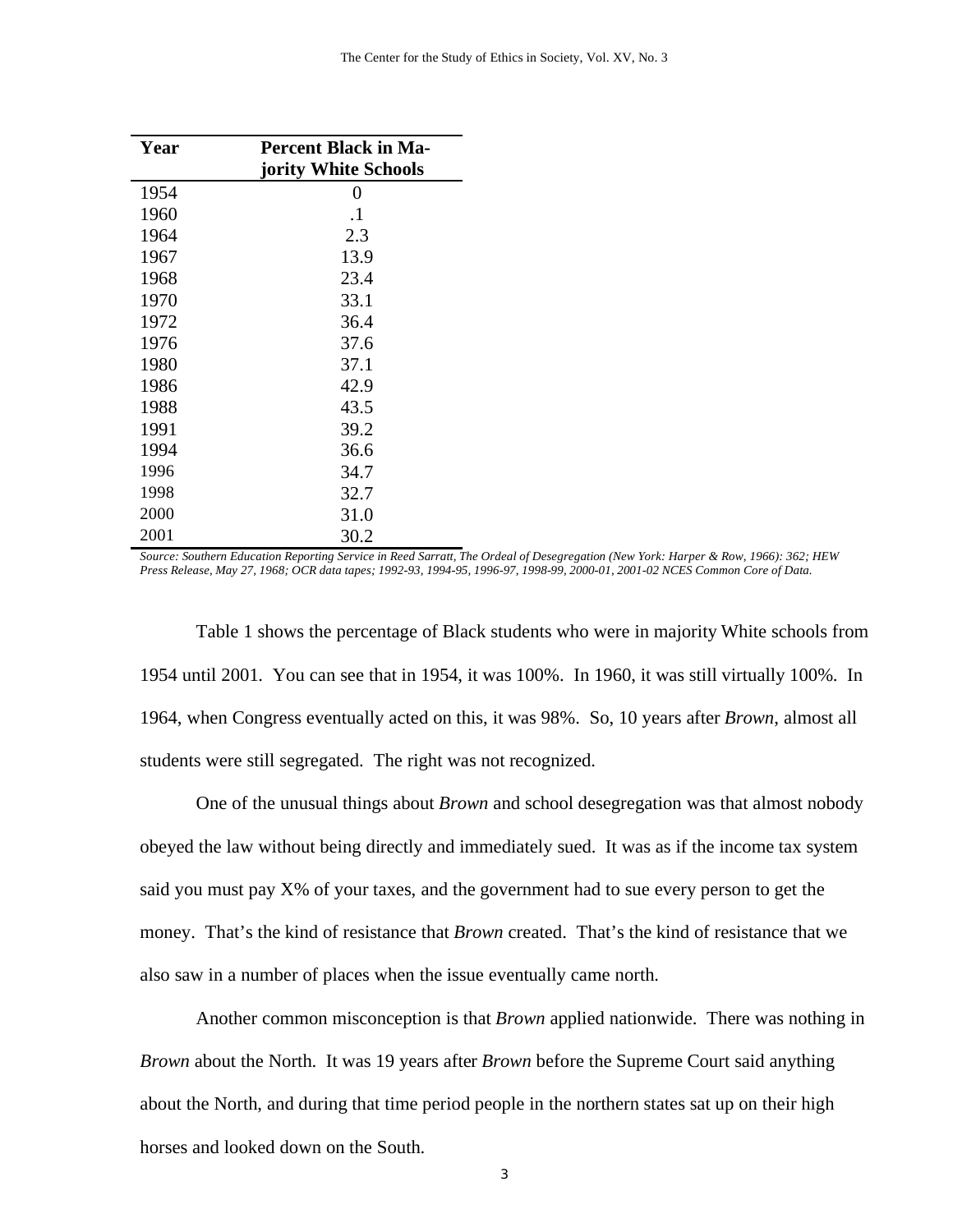What happened after 1964? We see all of a sudden that we go from 98% of Black students in segregated schools to many more Black students in integrated schools. Within five years, the South went from absolute apartheid to becoming the most integrated part of the United States. That happened because Congress passed the 1964 Civil Rights Act, and Lyndon Johnson sacrificed a lot of his political power to enforce it in the South. The South has remained more integrated than any other region since that time, although it is going backwards pretty fast right now.

#### Public Policy Matters

Change came through public policy when we decided to do something, which was to make desegregation a condition for education officials receiving federal grants, and to give the Justice Department the authority to sue school districts that defied the Supreme Court's order. All of a sudden, people decided that it was better to comply with the law, and they did.

Now, what happened in 1972 when progress stalled? That's President Nixon. He stopped the enforcement process. But he didn't change the Supreme Court. The Supreme Court didn't change until the early 1990s when they got the  $5<sup>th</sup>$  vote against civil rights, Clarence Thomas. Since then, in every year since 1991, the South has become more segregated. There were three Supreme Court decisions in the 1990s that said districts could return to neighborhood schools, even if they were segregated and unequal. In fact, many of the lower courts in the South ordered people to return to neighborhood schools even if they wanted to maintain desegregation plans. In some cases, the courts even outlawed voluntary desegregation plans.

So, the lesson of Table 1 is that just announcing a principle doesn't do it if you're dealing with something that is deeply rooted in society, like race relations. The second lesson is that, if you decide to do it seriously, and put serious political leadership behind it, you can make a re-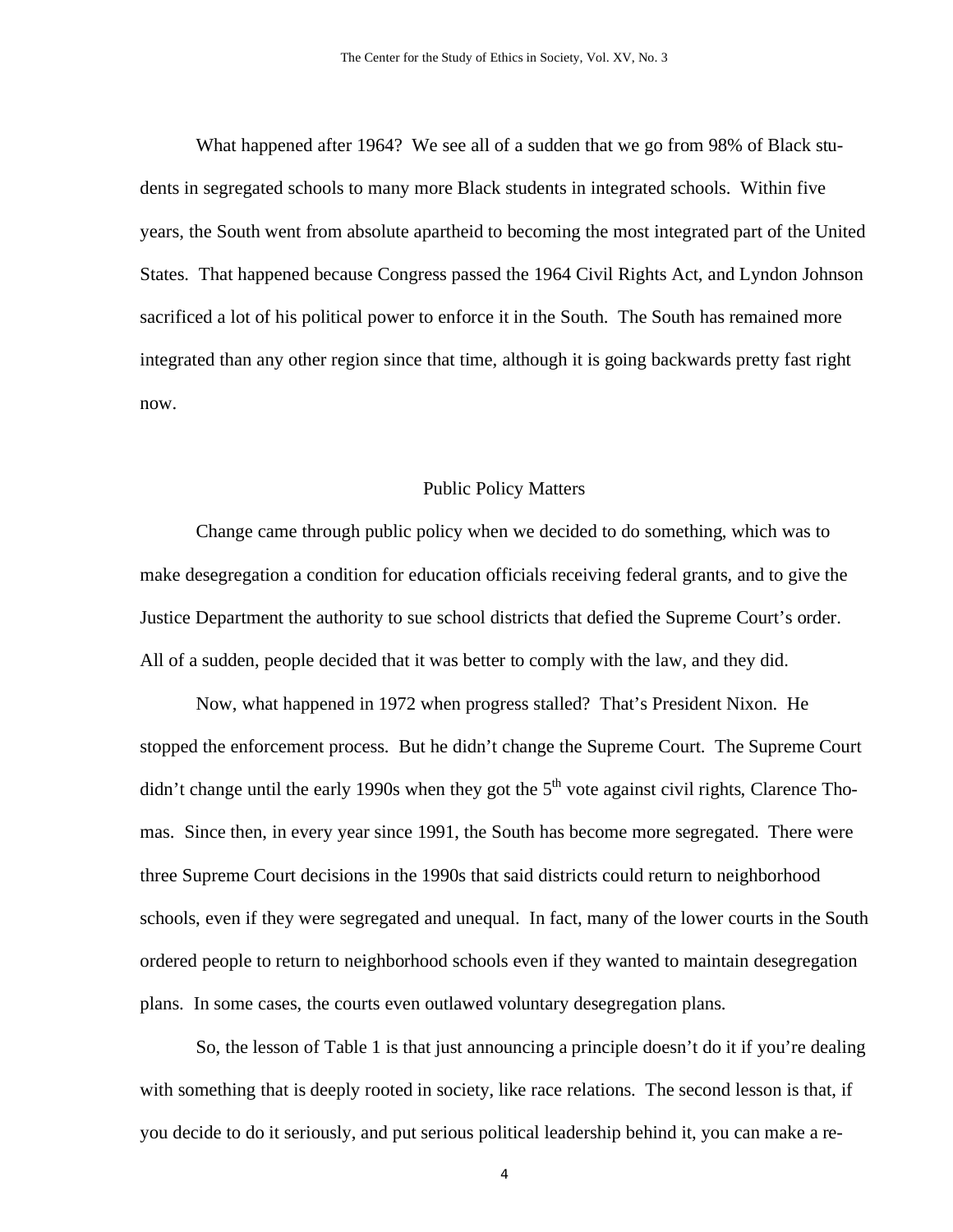markable transition. The third lesson is that it lasts for quite a long time; desegregation actually increased during the Reagan administration, for example. The last lesson is that, if you decide to stop doing it, it stops; it comes apart.

Many people said that *Brown* didn't make any difference, but look at where we were in 1954. There was an absolute apartheid. Even with all of the backsliding we've had, we're still about at the place where we began urban desegregation and bussing in the early 1970s. We're not anything like we were before 1954. In 1954, all of the Black students were in 98-100% Black schools. Now, only  $1/8^{th}$  of the students in the South are in schools like that. But, in the Northeast and the Midwest, which are the centers of segregation now, twice as high a percentage of Black students are in what we call 'apartheid schools'.

#### Huge Population Changes

We're going through not only changes in law, but changes in our population. Table 2 shows you school enrollment changes from 1968 to 2001.

| (In Millions) |      |      |      |                                                  |                                                         |  |  |  |  |  |  |
|---------------|------|------|------|--------------------------------------------------|---------------------------------------------------------|--|--|--|--|--|--|
|               | 1968 | 1991 | 2001 | <b>Change from</b><br>1968-2001<br>$(\%$ Change) | <b>Change in</b><br><b>Past Decade</b><br>$(\%$ Change) |  |  |  |  |  |  |
| Whites        | 34.7 | 25.4 | 28.6 | $(-18%)$<br>$-6.1$                               | $+3.2$ (13%)                                            |  |  |  |  |  |  |
| <b>Blacks</b> | 6.3  | 6.0  | 8.1  | 1.8<br>(29%)                                     | $+2.1$ (35%)                                            |  |  |  |  |  |  |
| Latinos       | 2.0  | 4.7  | 8.1  | $(305\%)$<br>6.1                                 | (72%)<br>$+3.4$                                         |  |  |  |  |  |  |
| Asians        |      | 1.3  | 2.0  |                                                  | $(54\%)$<br>$+0.7$                                      |  |  |  |  |  |  |
| Native        | ---- | 0.4  | 0.6  |                                                  | $+0.2$ (50%)                                            |  |  |  |  |  |  |
| American      |      |      |      |                                                  |                                                         |  |  |  |  |  |  |

**Table 2 Public School Enrollment Changes, 1968-2001 (In Millions)** 

*Source: DBS Corp., 1982, 1987; Gary Orfield, Rosemary George, and Amy Orfield, "Racial change in U.S. school enrollments, 1968-84," paper presented at National Conference on School Desegregation, University of Chicago, 1968. 1991-92, 2000-01, and 2001-02 NCES Common Core of Data.*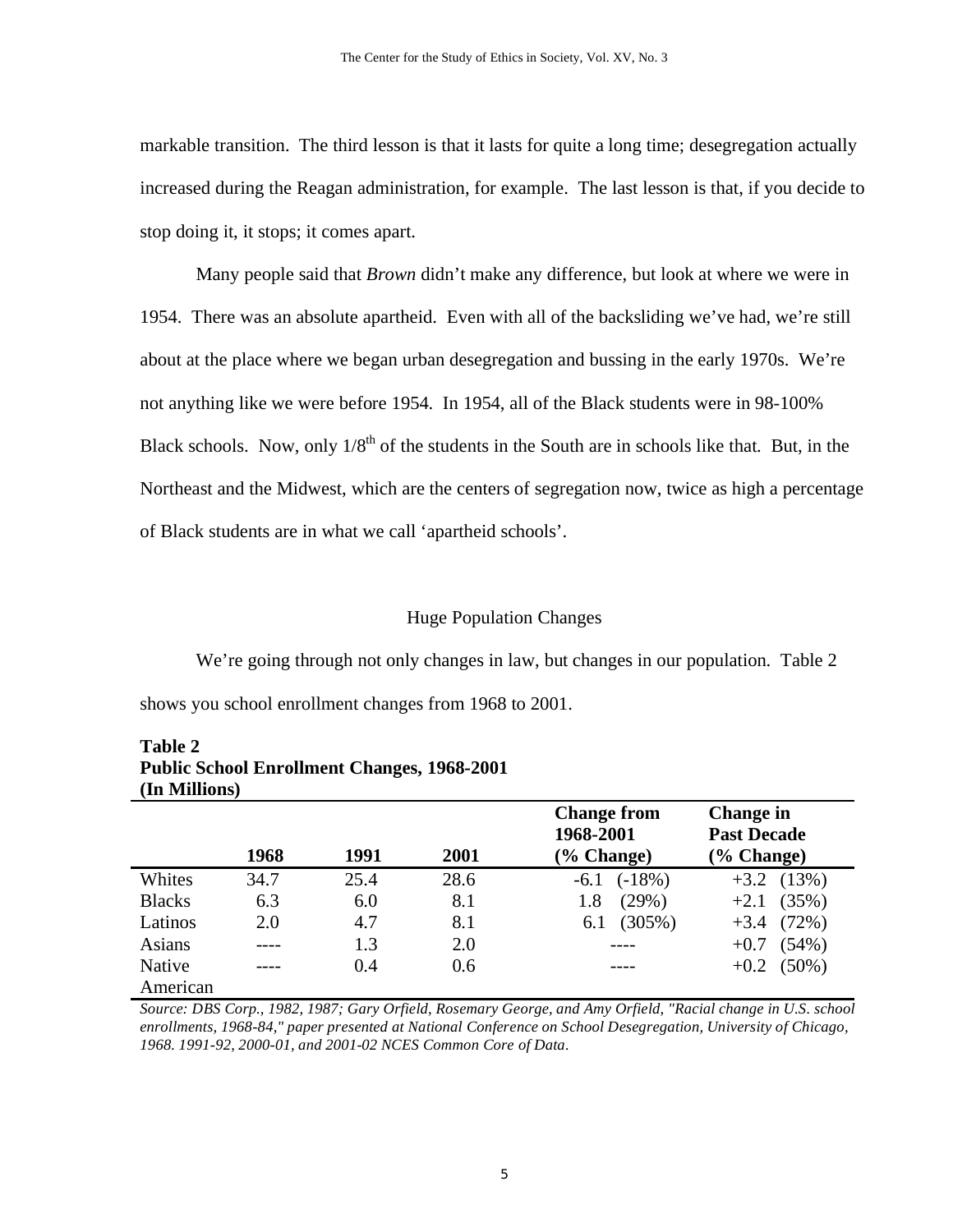I can't show you data by race before 1968 because we didn't collect that data in most of the country. Most northern states didn't collect any data about the race of enrollments in their schools because they said that they didn't have any racial problems, and no one could prove otherwise since they refused to collect any data. One thing we did discover when we collected the data is that we are going through a big change. You can see that there are now 6 million fewer Whites than there were in 1968 in public schools, and they're not in private school, either; they just weren't born. Private schools, at the time of *Brown*, had 16% of the kids in the United States. Now they have about 11%. You can see here that Blacks increased by 1.8 million during that period, and that Latinos increased by about 6 million. In other words, we are in a huge, huge change in population.

Asians went from being basically an asterisk (a very small number) to 2 million students. Native Americans total about half a million students in the country. If you look ahead to what kind of school population we are going to have, if the Census projections are approximately right, in 2050 there will be about 40% White students, about a third Latinos, a sixth Blacks, and a tenth Asians

This is what many students are going to be seeing in their careers, and it's going to be quite stunning. What is a society like where 60% of its students are non-White? How do we make that fair? How do all of these groups get along with each other? How do they learn together? How do they work together? How do they become a single society? Or do we fall apart like so many other multi-racial societies have done? What role do our schools play in that? These are big questions.

#### Segregation in the Non-South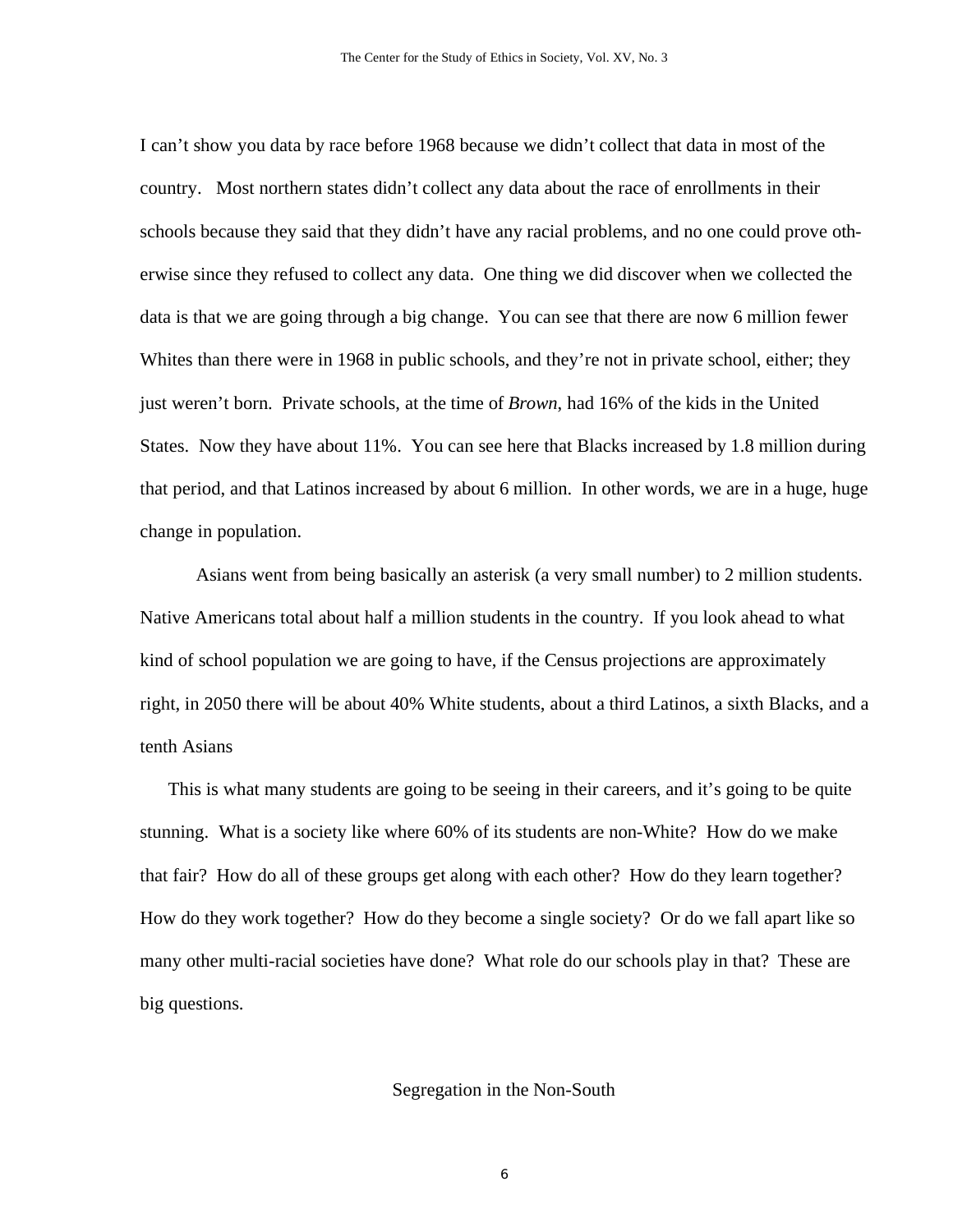We saw a dramatic change in the South. By the 1960s, the executive branch and the Supreme Court had said that in the South, all you had to do was submit the state's constitution to win a court school desegregation order, because all those state constitutions were invalid because they all required segregation. The Supreme Court had said that by the end of the 1960s desegregation must be immediate, it must be comprehensive, it must include students, faculty, curriculum and everything, and we must, to the maximum extent possible, where there had been a history of discrimination, eliminate the racial identifiability of schools and create schools that were non-racial or multiracial. It was a radical policy, and they said in 1971 that, where there was residential segregation, the courts could bus. There were hundreds of bussing orders issued in the South in the early 1970's. We had a policy that was comprehensive, was fast, had a deadline, and had sanctions behind it. It really produced huge changes.

In the rest of the country, the changes weren't so dramatic. The reason why they weren't so dramatic is that we didn't get good policies in the non-South. In the North, the Supreme Court never said anything about desegregation at all until 1973, and when it finally decided that minority children in the North also had a right to desegregation, it said so only if you prove a substantial violation. So, there was a much bigger burden to getting a court order at all, although every single major district that was examined by the court was found to have major violations. Those violations included 'discriminatory districting,' 'discriminatory siting,' 'unequal facilities,' 'segregation of faculty,' 'transfer policies that allowed Whites to leave minority schools,' and 'in-school segregation of minority students.' Many, many violations were present in almost every northern city.

## Segregation Today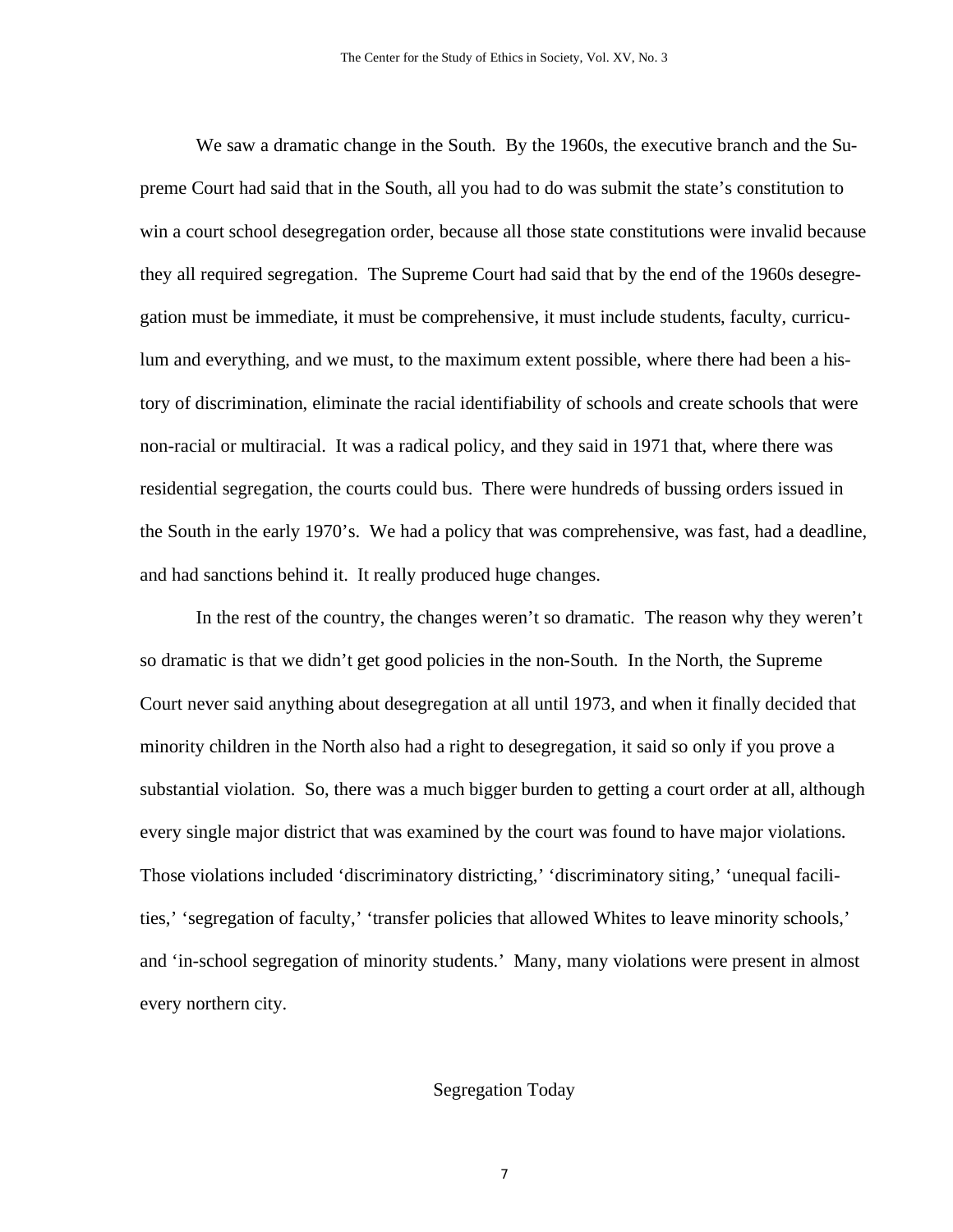If you look at the places in 2000 where White students actually went to school with minority students, what do you notice about these places? You can see they're all southern or southwestern. There's no place else where Whites have substantial contact with minority students, even though the percentage of minorities is by far the lowest in the Northeast and in the Midwest, for example. There is much less exposure of White students to minority students, and there are much higher levels of segregation. If you compare by regions, you can see that, in the South, there was a much more dramatic decline in segregation than there was in any other region. You can also see that the Northeast (where I live) is consistently, since 1970, the most segregated part of the country. The Midwest (where I grew up) is the second, even though the Midwest is the Whitest region.

# **Table 3 Percentage of Black Students in 50-100% and 90-100% Minority Schools, 1968, 1988, 1991, and 2001**

| Percentage of Black Students in 50-100% Schools |      |      |      |      |  |  |  |  |  |  |
|-------------------------------------------------|------|------|------|------|--|--|--|--|--|--|
|                                                 | 1968 | 1988 | 1991 | 2001 |  |  |  |  |  |  |
| South                                           | 80.9 | 56.5 | 60.1 | 69.8 |  |  |  |  |  |  |
| <b>Border</b>                                   | 71.6 | 59.6 | 59.3 | 67.9 |  |  |  |  |  |  |
| Northeast                                       | 66.8 | 77.3 | 75.2 | 78.4 |  |  |  |  |  |  |
| Midwest                                         | 77.3 | 70.1 | 69.7 | 72.9 |  |  |  |  |  |  |
| West                                            | 72.2 | 67.1 | 69.2 | 75.8 |  |  |  |  |  |  |

| <b>Percentage of Black Students in 90-100% Minority Schools</b> |      |      |      |      |  |  |  |  |  |  |
|-----------------------------------------------------------------|------|------|------|------|--|--|--|--|--|--|
|                                                                 | 1968 | 1988 | 1991 | 2001 |  |  |  |  |  |  |
| South                                                           | 77.8 | 24.0 | 26.1 | 31.0 |  |  |  |  |  |  |
| <b>Border</b>                                                   | 60.2 | 34.5 | 34.5 | 41.6 |  |  |  |  |  |  |
| Northeast                                                       | 42.7 | 48.0 | 49.8 | 51.2 |  |  |  |  |  |  |
| Midwest                                                         | 58.0 | 41.8 | 39.9 | 46.8 |  |  |  |  |  |  |
| West                                                            | 50.8 | 28.6 | 26.6 | 30.0 |  |  |  |  |  |  |

*Source: 1991-02 and 2001-02 NCES Common Core of Data*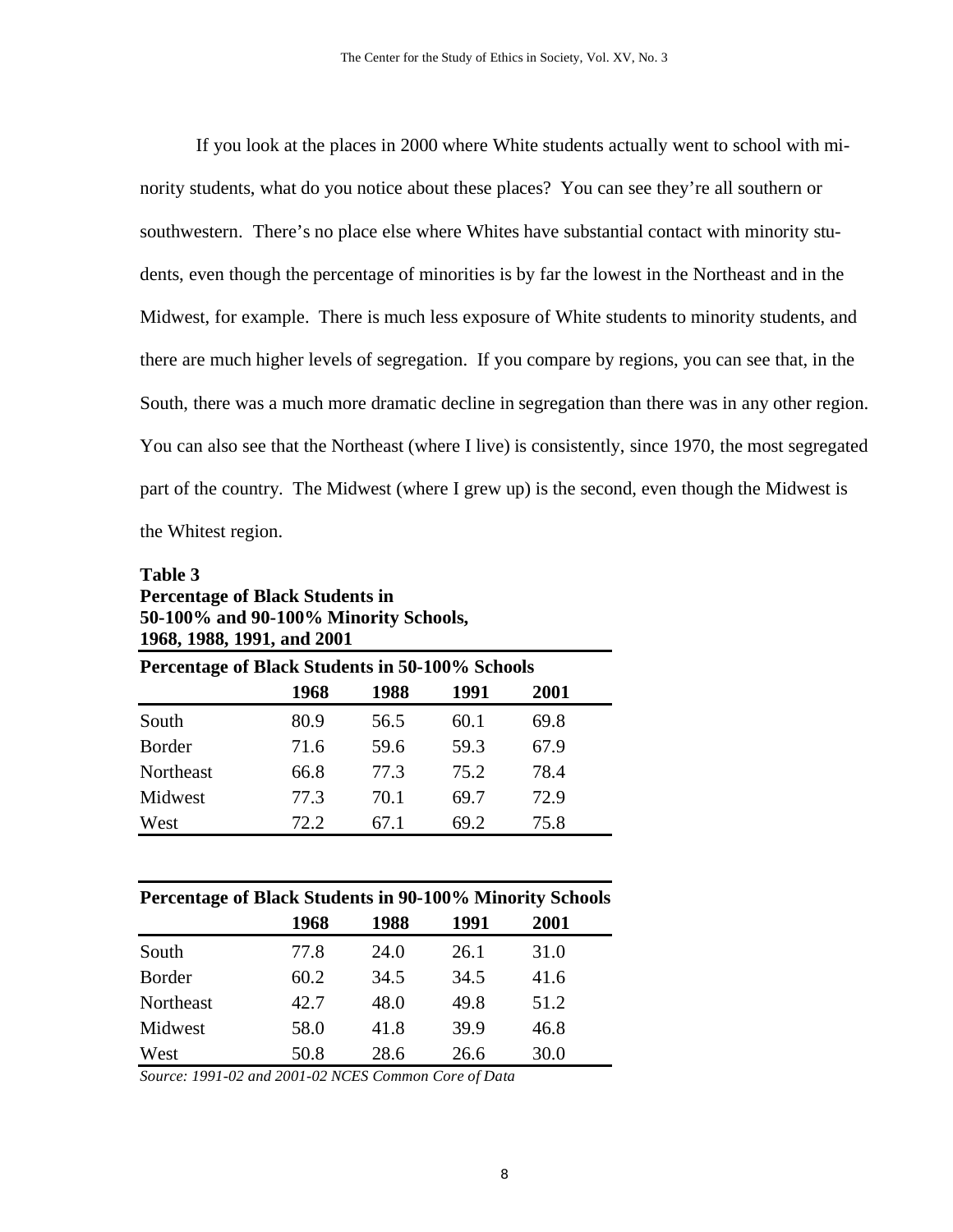In Table 3, you can see that school desegregation reached its peak level in 1988. Then we started to turn towards increased segregation in the 1990s.

One thing that I'm not going to dwell on, but it's an interesting correspondence: the achievement gaps between Blacks and Whites at ages 9, 13, and 17 on the National Assessment of Educational Progress shrank to their narrowest points in 1988. That's not all due to desegregation, but it's not unrelated to it, and to other progressive reform policies.

Whites are highly segregated in all sectors of education. The private schools are more segregated than the public schools, and the charter schools are more segregated than the public schools, in our studies.

#### Figure 1: Distribution of White Students by Percentage White in School, by Sector<sup>2</sup> *(Source: Common Core of Data , 1997-98 and Private School Survey, 1997-98)*

 2 This table can be found in Reardon, S. and Yun, J. (2002). *Private school racial enrollments and segregation*. Cambridge, MA: The Civil Rights Project at Harvard University.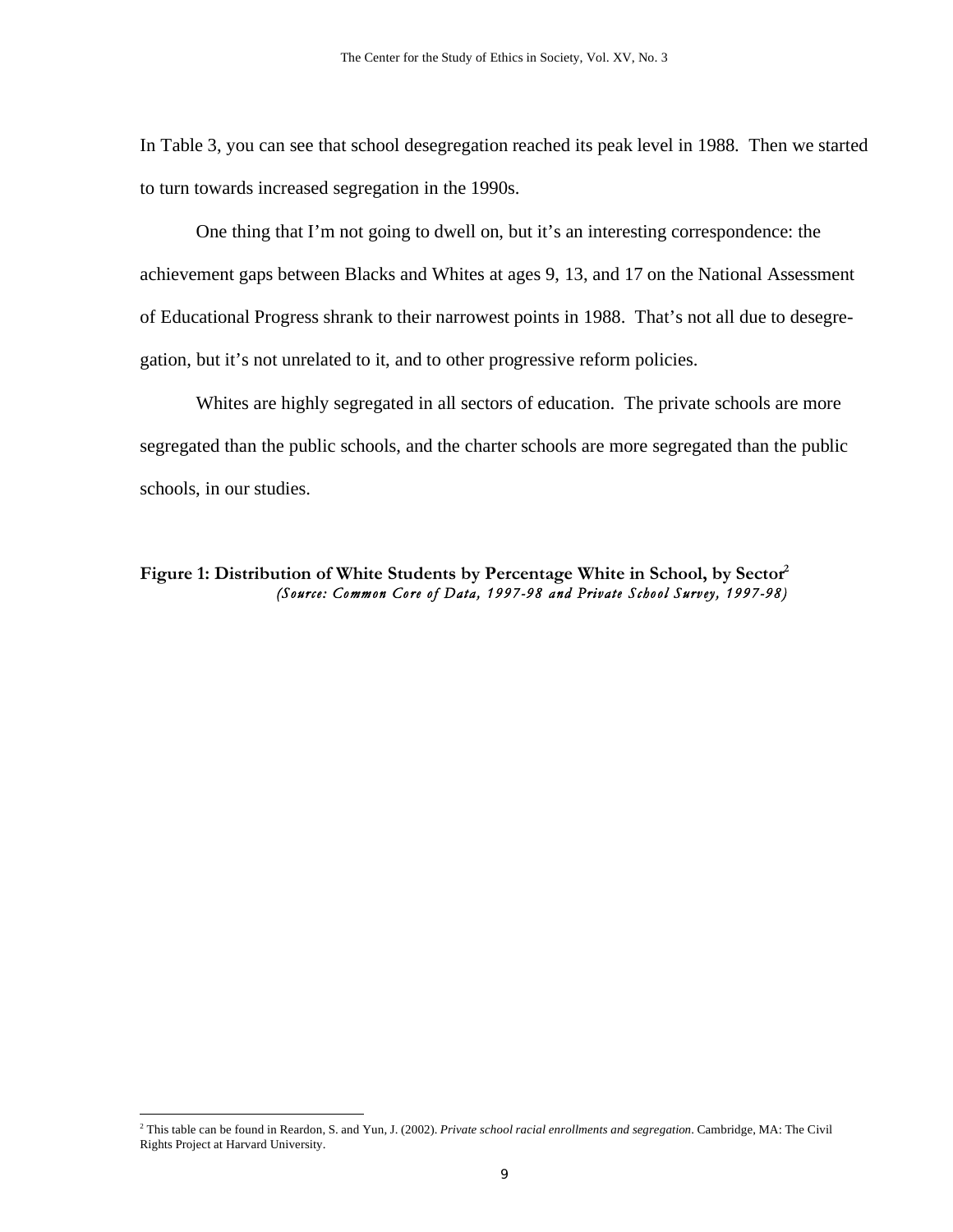

You can see that Whites are concentrated in 90-100% White schools in all the major educational sectors-- in Catholic and other religious, secular, and public schools. One of the things that we found out is that the Catholic school system is the most segregated among the private schools, primarily because it is geographically based. It's built around housing segregation.

#### Was Desegregation a Failure?

Did we turn away from desegregation because people decided that it's not worthwhile? This is an interesting question. There's a lot of data on it, and I'm going to discuss a survey of 1,000 people around the country that was conducted in February of 2004 by a research center in Ohio. They asked: "Do you think that the *Brown* Decision was correct?" 90% of Americans say yes; 6% say no. In other words, people think that it was right to end segregation. "Do you think that the *Brown* decision made the quality of public education in this country better, worse or didn't effect it?" Of the people who thought it made a difference, four to one thought it made it better. "Generally speaking, how important is it for students of different races to attend classes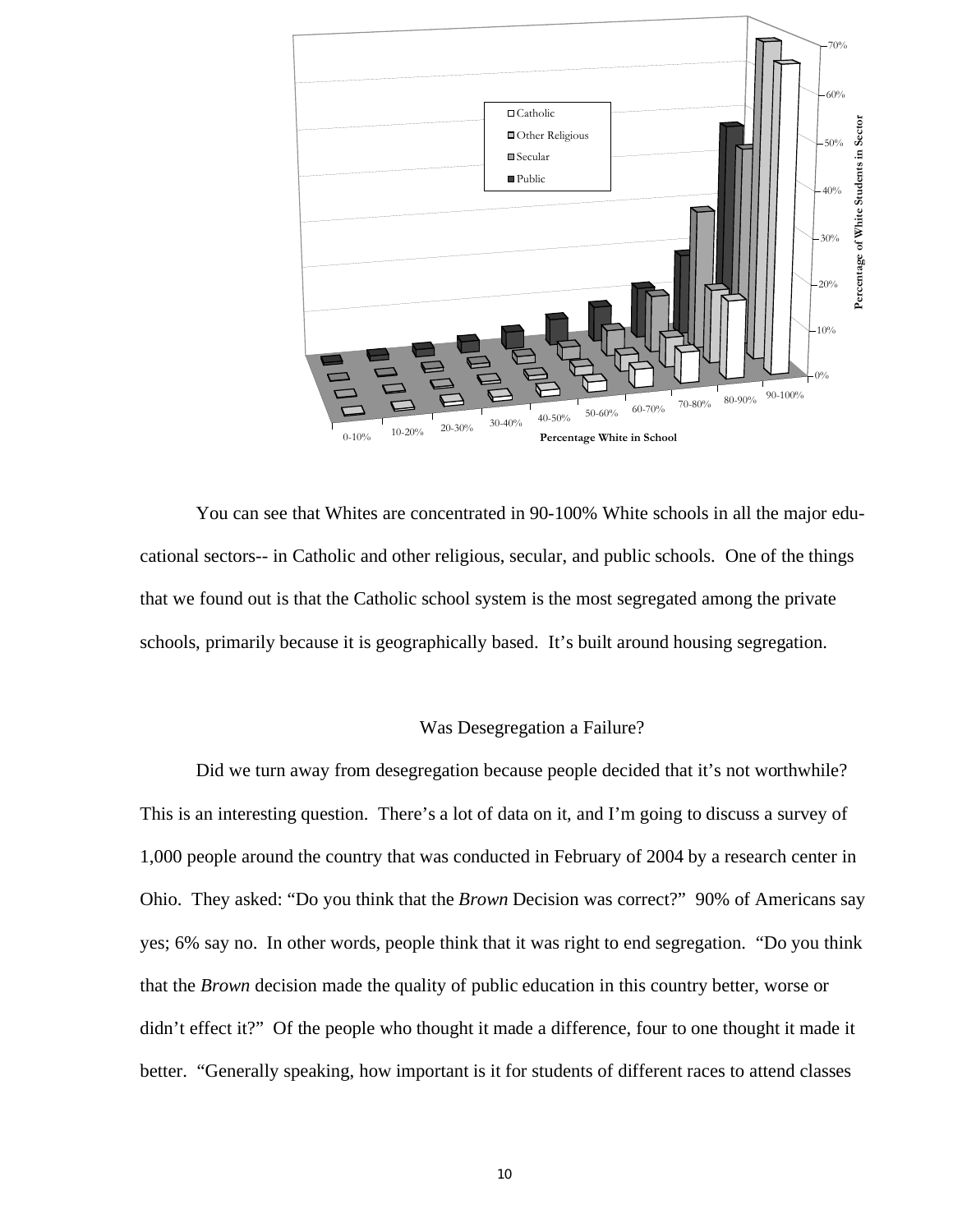together?" Very important, 60%; somewhat important, 28%. That adds up to 88% of people saying that it's important.

The last Gallup poll on the subject that was taken shows that almost 60% of Americans feel that more should be done about desegregation.<sup>3</sup> But, here's the kicker. When asked, "What do you think about the amount of racial diversity in public schools in your community? Should school officials try to increase it, decrease it or leave it as it is?" the responses were: Increase it, 23%; Leave it as it is, 66%.<sup>4</sup> So, people would really like to have desegregation if they don't have to do anything to get it, and they kind of believe that's possible. It's like believing that we can have good services without taxes. These are things that you can't have at the same time. You can't do nothing and get desegregation. In fact, when you do nothing, you almost always feed segregation.

## Why Race Matters in Schools

Why does desegregation make a difference? It makes a difference basically, not because of the color of people's skin (a lot of minority critics of desegregation say that "It doesn't help me to sit next to a White person," and that's absolutely true; there's nothing magical about skin color). So if desegregation were just that, would it make any sense? It would make some sense because of the history of race in our society, but it makes more sense because of a relationship that's profound between race and poverty in our schools.

# **Table 4: Distribution of Public School Students Across the Boston Metropolitan Area, by Race 2001-02 (in Percent)**

|               | White Black Latino Asian |        |  |
|---------------|--------------------------|--------|--|
| <b>Boston</b> | 44                       | $23 -$ |  |

<sup>&</sup>lt;sup>3</sup> "Gallup Poll Topics: Education," poll conducted August 1999. (Gallup.com website).

 $\overline{a}$ 

<sup>4</sup> *Ibid.*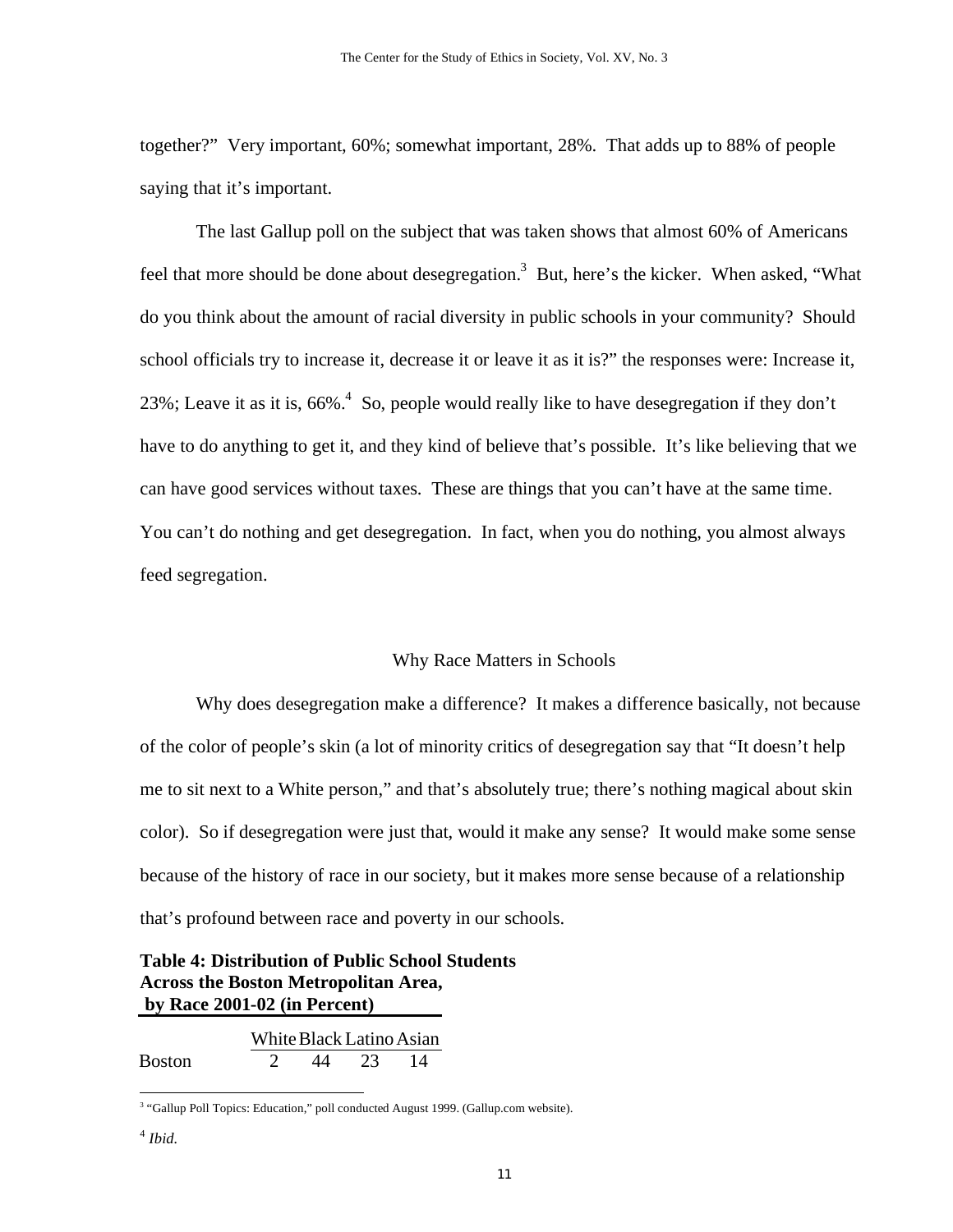| <b>Satellite Cities</b> |                |              |                |                |
|-------------------------|----------------|--------------|----------------|----------------|
| Attleboro               | 1              | 0            | 0              | $\mathbf{1}$   |
| <b>Brockton</b>         | 1              | 11           | 2              | 1              |
| Cambridge               | 0              | 4            | 1              | 2              |
| Chelsea                 | 0              | 1            | 5              | 1              |
| Everett                 | $\mathbf{1}$   | $\mathbf{1}$ | 1              | $\mathbf{1}$   |
| <b>Fall River</b>       | 2              | 1            | $\mathbf{1}$   | $\mathbf{1}$   |
| Fitchburg               | 1              | 1            | 2              | $\overline{2}$ |
| Gloucester              | 1              | 0            | 0              | $\overline{0}$ |
| Lawrence                | 0              | $\mathbf{1}$ | 13             | $\mathbf{1}$   |
| Leominster              | $\mathbf{1}$   | 0            | 2              | 1              |
| Lowell                  | 1              | 1            | 4              | 11             |
| Lynn                    | 1              | 3            | 6              | 5              |
| Malden                  | 1              | $\mathbf{1}$ | $\mathbf{1}$   | 3              |
| New Bedford             | 2              | 3            | 3              | $\overline{0}$ |
| Somerville              | $\overline{0}$ | 1            | $\overline{2}$ | $\mathbf{1}$   |
| Worcester               | $\overline{2}$ | 4            | 9              | 5              |
| Waltham                 | $\mathbf{1}$   | $\mathbf{1}$ | $\mathbf{1}$   | $\mathbf{1}$   |
| <b>Inner Suburbs</b>    | 12             | 6            | 4              | 19             |
| <b>Outer Suburbs</b>    | 71             | 16           | 19             | 30             |
|                         |                |              |                |                |
| Total                   | 100            | 100          | 100            | 100            |

Table 4 shows where Black and Latino students are concentrated in metropolitan Boston. You can see that they are very heavily concentrated in Cambridge, Boston, and a few satellite cities, basically old industrial areas that are going through social and economic decline.

| <b>Percent Black and Latino Students in Boston Schools</b> |           |     |                                                         |          |     |                |                  |                  |     |                 |
|------------------------------------------------------------|-----------|-----|---------------------------------------------------------|----------|-----|----------------|------------------|------------------|-----|-----------------|
| $%$ Poor<br>in Schools                                     | $0 - 10%$ |     | 10-20% 20-30% 30-40% 40-50% 50-60% 60-70% 70-80% 80-90% |          |     |                |                  |                  |     | $90 -$<br>100%  |
| $0-10%$                                                    | 74        | 16  | 5                                                       | $\theta$ | 0   | $\overline{0}$ | $\boldsymbol{0}$ | $\boldsymbol{0}$ |     | U               |
| 10-25%                                                     | 20        | 27  | 19                                                      | 6        | 2   | 4              |                  |                  |     |                 |
| 25-50%                                                     | 5         | 36  | 43                                                      | 42       | 22  | $\overline{2}$ | $\overline{0}$   | 3                | 4   | 4               |
| 50-100%                                                    |           | 20  | 34                                                      | 53       | 77  | 94             | 100              | 97               | 96  | $\overline{96}$ |
| Total                                                      | 100       | 100 | 100                                                     | 100      | 100 | 100            | 100              | 100              | 100 | 100             |
| $%$ of<br><b>Schools</b>                                   | 60        | 10  | 6                                                       | 5        | 12  | 4              | $\mathbf 2$      | 3                | 2   | 4               |

|  | Table 5: Relationship Between Segregation by Race and by Poverty, 2001-02 |  |  |  |  |  |  |
|--|---------------------------------------------------------------------------|--|--|--|--|--|--|
|  |                                                                           |  |  |  |  |  |  |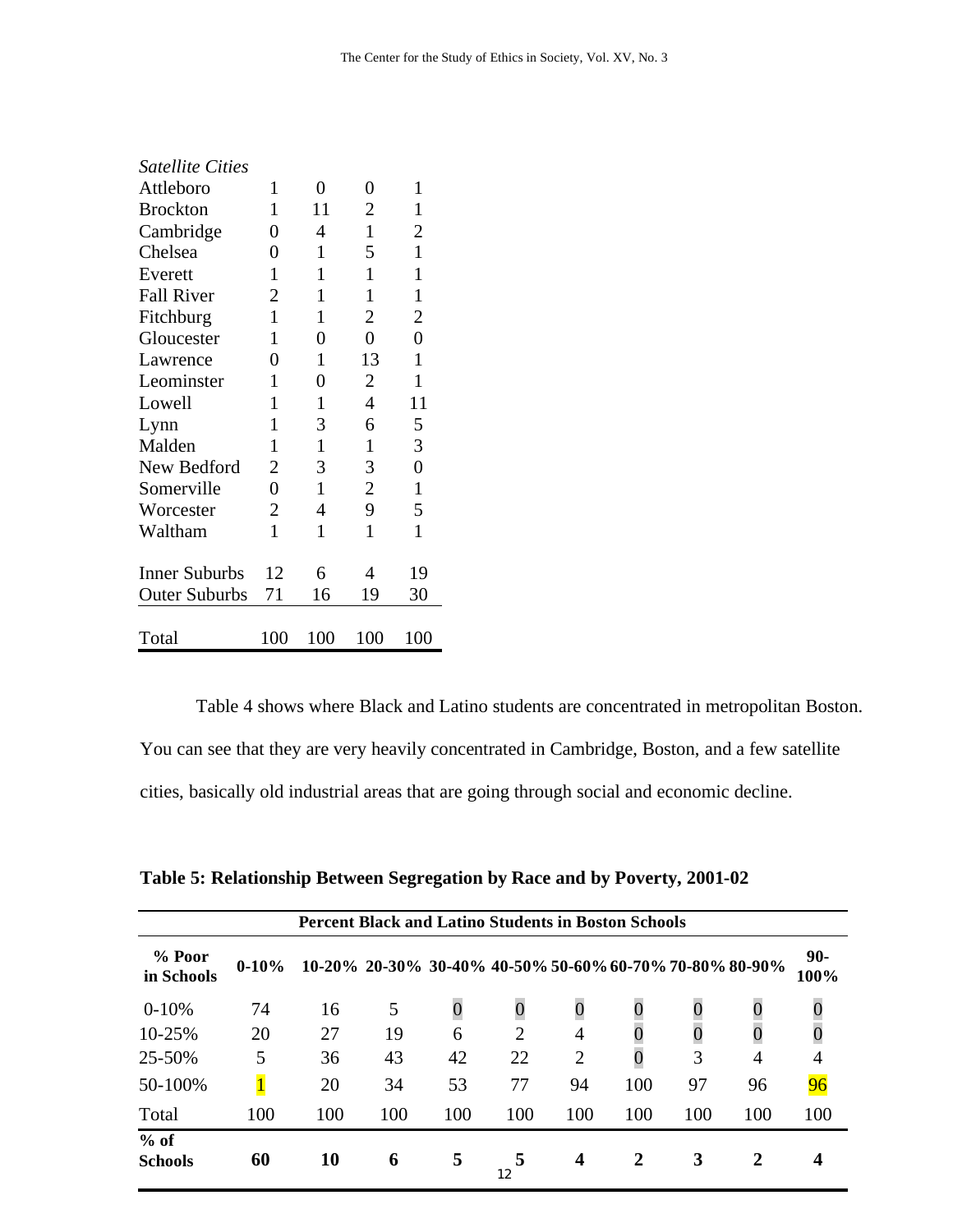Table 5 shows the relationship between racial segregation and poverty in Boston schools. Here is where the students eligible for free lunch are concentrated in metropolitan Boston. Notice any relationship there? They are the same places. In the schools that are 90-100% African-American and/or Latino, 96% of them have concentrated poverty. If you take schools that are 90-100% White, and that's most of the schools in metropolitan Boston, 1% of them have concentrated poverty. So, there's 96 times more likelihood of exposure to conditions of concentrated poverty in minority schools. That's really one of the keys of educational inequality that desegregation is about, and we need to understand the fact that race is not just skin color, it's related to tremendous inequalities in almost every dimension of life. That's why the question of 'whose schools to go to?' matters in so many ways.

The facts are apparent in Hartford, Connecticut, where plaintiffs representing African-Americans, Puerto-Ricans and others challenged the segregation in metropolitan Hartford. This is a relatively small metropolitan area that is very rich--yet has the fifth poorest central city in the United States. A study by a researcher at the Teacher's College at Columbia University, Gary Natriello, who was a witness in this case, found that a typical class in Hartford wasn't very large (23 students, that's all). They had lots of money. They had 200 reform programs going on in the city at the time that the case was litigated. Nevertheless, Hartford students were dead last in almost every test in the state of Connecticut. Why? This is the average profile of the 23 students each teacher would face in the classroom: 3 were developmentally disabled before birth by low birth weight; 3 were born with drugs in their system; 15 lived with only one parent; 10 had parents who were high school dropouts (that's a leading predictor of a child being a high school dropout); 6 of those children's parents were teenagers; 9 of them were living below the official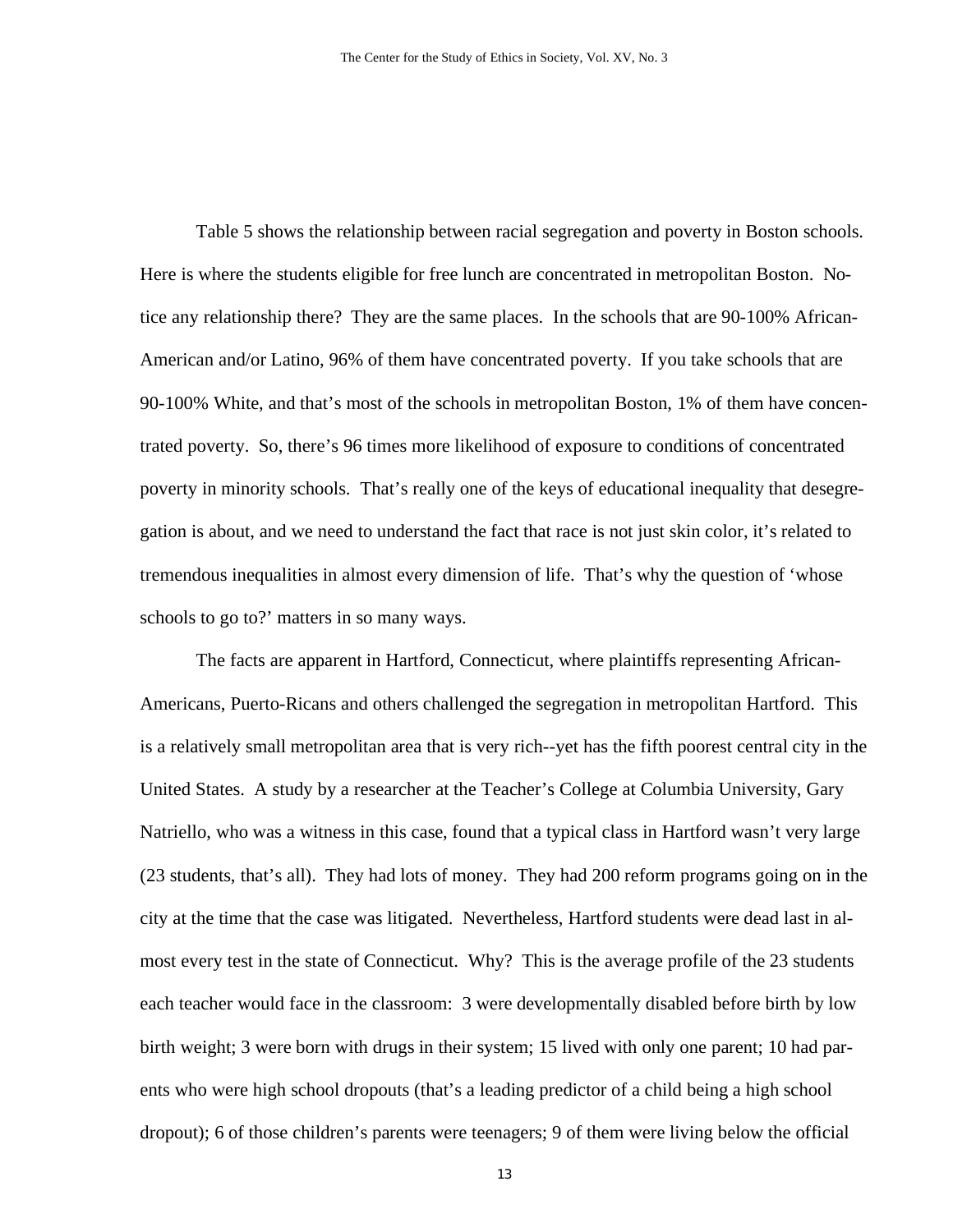poverty line--15 below the free lunch line (which is a more reasonable poverty line); 8 of them didn't have affordable housing, so they couldn't stay in any place for very long (One of the delusions about school reform is that people are living in neighborhoods consistently, but poor people move all the time because they have to.); 7 of them were in a different school last year (so that no matter what the school did, the kid couldn't have benefited from it for very long because she wasn't there for very long); 9 of them had no employed parent; and 22 out of 23 of them were non-White. This relationship between poverty and race is classic in our metropolitan areas.

Another look at race and class in Hartford compares the city with three suburbs. The class size is very similar. The amount of money that they spent wasn't that different. But look at the differences in family income: there's 36% in poverty versus 1.6%, and so forth. In Hartford, 63% on free lunch, 65% single parent, 41% dropout parents; 51% of these kids did not speak English as their native language. That matters a lot when you're testing kids in English. Look at the jobless rate: 40% in Hartford, versus 8.8% in Farmington, 2% in Glastonbury, and so forth. These are different universes. They have huge effects on student achievement.

There is a striking link between academic achievement and family income for students in the schools in New York City. Of more than1000 schools, there are only a few that don't stay close to that correlation. These are the schools that everybody looks at and says, "There are some schools that can do it, why can't they all do it?" The fact that there are 5 or 6 out of 1000 that are really quite different does not say that there is some magic formula; it just says that there are some geniuses in some schools who manage to hold together a staff and do quite amazing things in spite of the odds. The basic reality is that segregation by race and poverty are very strongly linked to average test scores.

The first year that the high stakes tests were given in New York City, 15% of the kids passed all three of the tests. In other large cities in New York State, it was 8%. But in the suburban ar-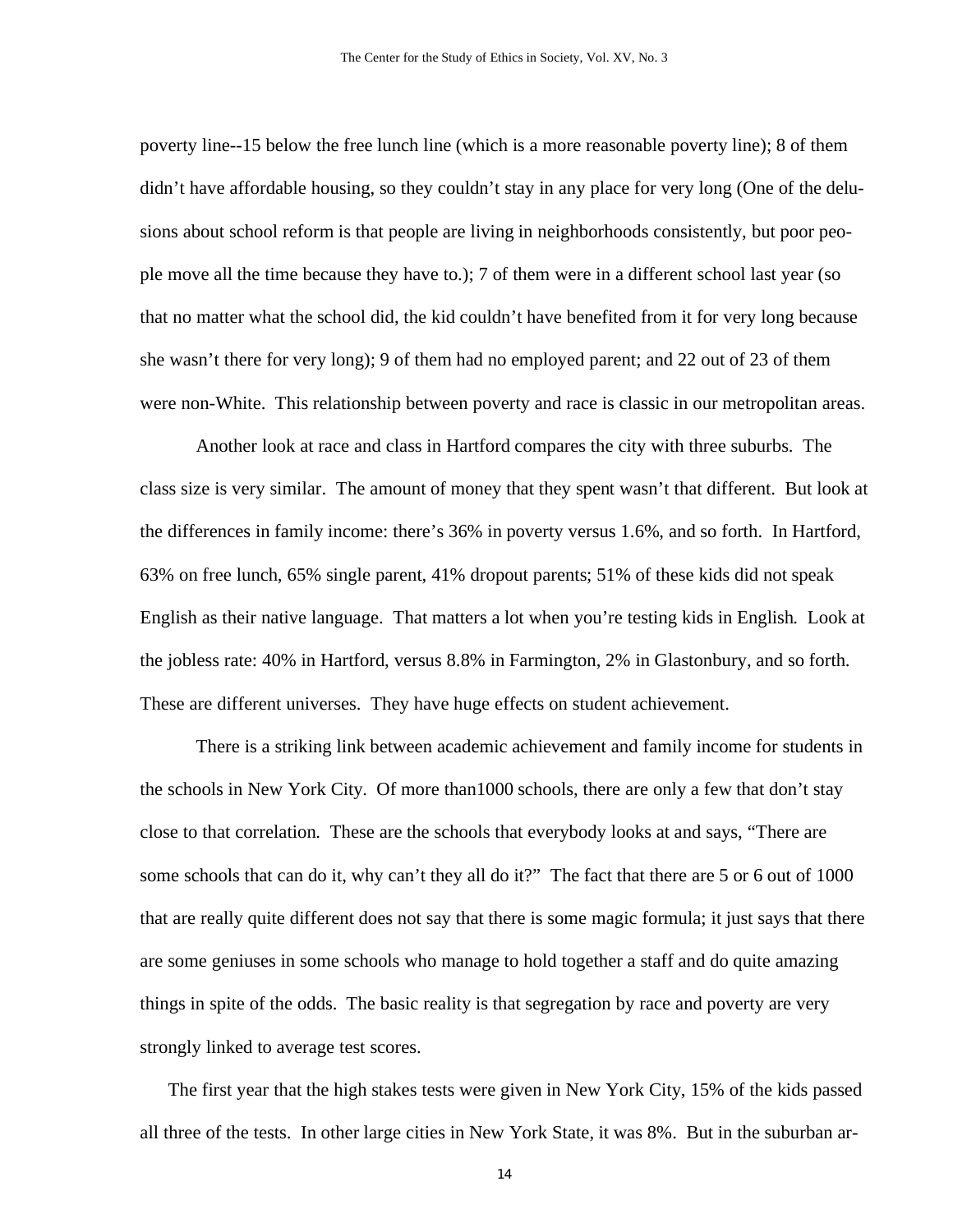eas, you have places where 85% or 90% passed those tests. In other words, the same standards were being applied to totally different situations, and there was what would have been reported as massive failure in those highly segregated, deeply impoverished schools that had the kind of conditions that we were talking about in Hartford.

Our research shows striking relationships between segregation of schools, test scores, graduation rates, college-going rates, and the placement of highly qualified and experienced teachers. All of those things are related to the poverty of the school, and the poverty of the school is strikingly related to racial segregation.

At the Civil Rights Project we've been studying the resegregation of schools in the country, and we've commissioned a study of Georgia to look at what is happening to teachers as schools resegregate. We found that qualified teachers with experience were systematically leaving the resegregated schools.<sup>5</sup> A similar study in Texas showed the same pattern. Basically in both teaching forces, still overwhelmingly White, very few White teachers locate and stay to have a career in areas of high poverty, virtually all-minority schools. Minority teachers leave those schools about twice as fast as from less impoverished schools as well. So we have a situation where the most important thing that we can bring into a school to equalize it--a highly qualified teacher with experience—rarely or never happens, which systematically reinforces this inequality in most of our school districts.

## No Child Left Behind

I want to relate this discussion to two more things. One is the 'No Child Left Behind' (NCLB) legislation that we're living with now. NCLB and all the other major standards-based reforms that started with the Reagan 'Nation at Risk' report basically ignore the segregation by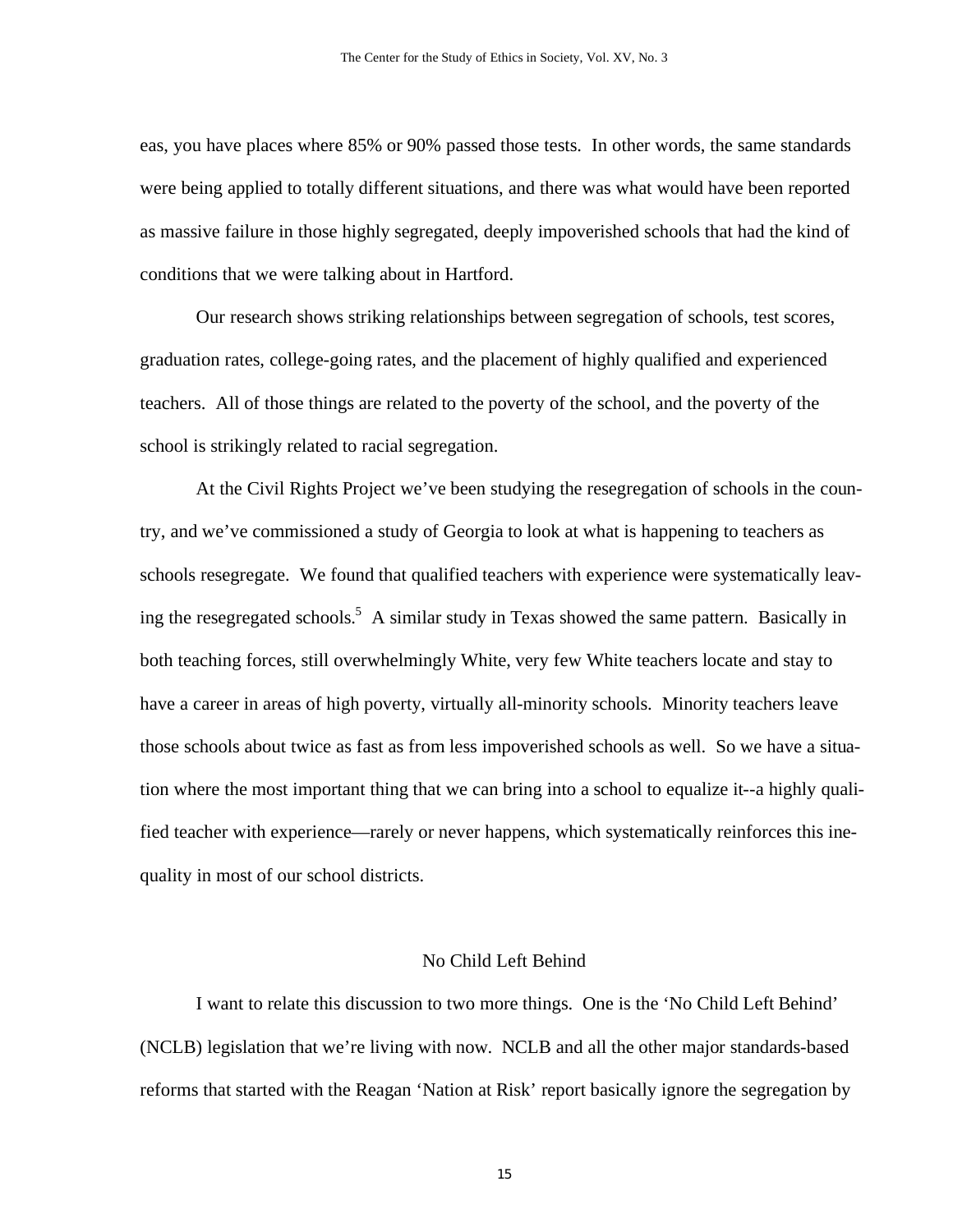race and poverty issues. They don't say anything about it; they just say that "everyone can learn at an equal and proficient level within the same length of time and, if they don't, we're going to kick them in the rear." Basically, that's the diagnosis. It also says that every school should have highly qualified teachers in every room, but there is no mechanism to do so. There is just a requirement. The idea is that requirements and sanctions will change these things.

At the Civil Rights project we've been studying the 'No Child Left Behind' Act in six very different states (Illinois, New York, Virginia, Georgia, Arizona and California), and we're finding that the requirements for adequate yearly progress have had very disproportionate effects on minority and low income schools<sup>6</sup>. The higher the poverty level is, the higher the minority level is, the more likely you are to need improvement and to be subject to the sanctions. We find that the remedies that are being ordered, which also ignore the segregation realities, are often illusory or fraudulent. Under NCLB, if a school is not making adequate yearly progress for two years and it needs improvement, the children have a right to transfer somewhere else. So, we looked to see where they were actually transferring to, and we found that almost none of them transferred. Many asked for transfers and many of those were denied transfers. We found that one of the reasons was that the places that the school districts had available for transfer were almost as impoverished as the places that they were transferring from, and some of them had even lower achievement levels than the sending schools. NCLB did not address the issue of segregation at all, and they did not address the need to cross boundary lines to find some schools that were worth transferring to. The federal government is withholding 20% of Title I money in cities where transfers are within the rights of the students, but they're not providing good transfer

 <sup>5</sup> See Freeman, C., Scafidi, B., and Sjoquist, D.L. (2002). *Racial segregation in Georgia public schools, 1994-2001: Trends, causes, and impacts on teacher quality*. Paper presented at Resegregation of Southern Schools Conference, University of North Carolina at Chapel Hill.

<sup>&</sup>lt;sup>6</sup> See Sunderman, G. L., Kim, J., and Orfield, G. (2005). NCLB meets school realities: Lessons from the field. Thousand Oaks, CA: Corwin Press.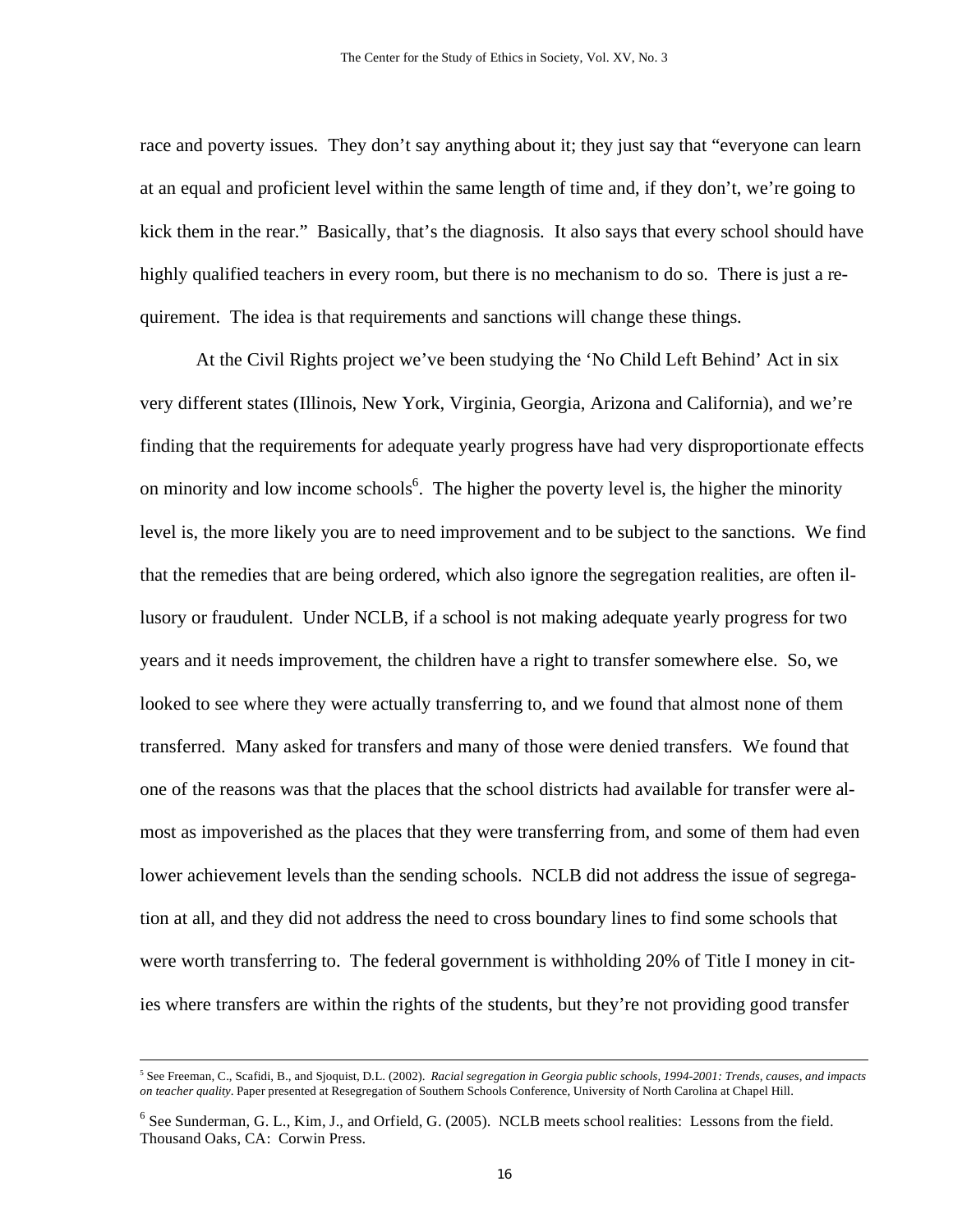opportunities. They simply aren't available in most places. Students have the right to transfer, but they don't have any place worth transferring to.

We also found that the sub-group rules created all kinds of problems for minority and integrated schools. For example, they require that English language learners, as a category, make large adequate yearly progress towards 100% proficiency. But the category itself is defined in most states at a low level of proficiency. In other words, if you get anywhere close to what 'No Child Left Behind' requires, you are supposed to be exited from the bilingual programs and from that category. It's a recipe for failure. Some of these things are simply senseless, but the basic reality (and it's not just in 'No Child Left Behind,' it's in many kinds of reform) is that, if you think about reform without thinking about the inequalities that we're talking about, you often compound the effects. You take schools that are being resegregated by conservative judicial policy, and then you punish them as failing schools by conservative accountability policy, and then you give their families false choices--to transfer, for example, when there's nowhere to transfer to. It becomes a vicious cycle of the worst sort. That's just one reason why there's so much intense opposition to NCLB among educators in this country.

## Some Good News

Before I get into policy options and what I think the basic argument for integration is, let me just show you a couple of good things. We have been studying children around the country who are in integrated schools in seven big school districts, and we've seen a striking pattern of positive results on many dimensions. This comes from a book we did called *Diversity Chal*lenged<sup>7</sup>, which was cited by the Supreme Court in the University of Michigan case.<sup>8</sup> These are

<u>.</u>

<sup>&</sup>lt;sup>7</sup> Orfield, G. and Kurlaender, M. (2001). Diversity challenged: Evidence on the impact of affirmative action. Cambridge, MA: The Civil Rights Project at Harvard University.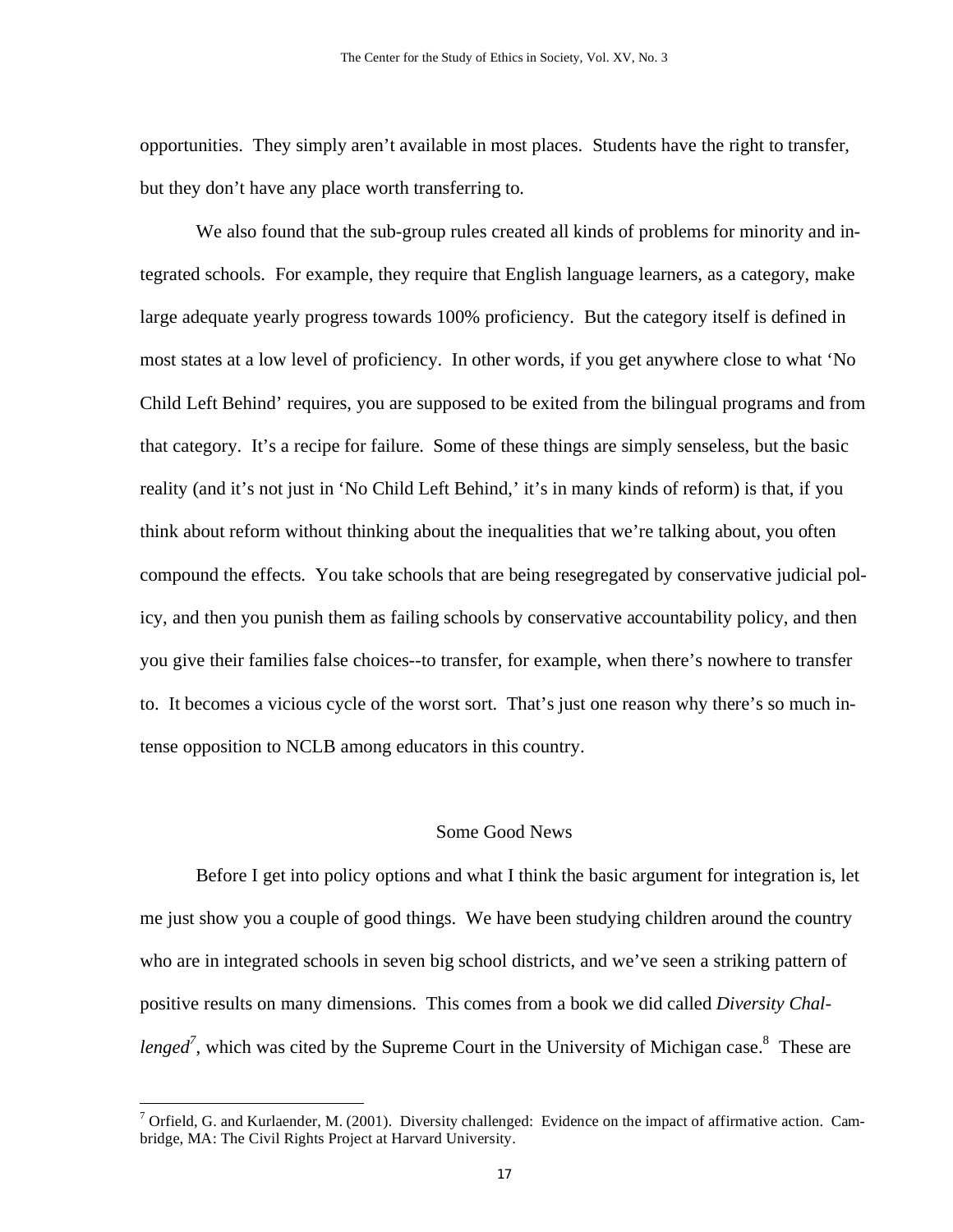not math and reading achievements, but they are important achievements for living and succeeding in our multiracial society. We surveyed high school students in desegregated settings. One was metropolitan Louisville in Jefferson County, which has had city and suburban desegregation now for 30 years and is continuing to do so based on a court order. We asked students, "Can you discuss controversial issues related to race?" Almost 90% of Blacks and Latinos are comfortable talking about difficult issues across racial and ethnic lines, and the views of White and African-American high school juniors are virtually identical. We asked, "Are you comfortable working with students from other racial and ethnic backgrounds on group projects?" This is one of the best kinds of interracial experience, working collaboratively across racial lines on academic projects. 90% believed that they are.

We asked students how they feel about living and working in multiracial settings (whether they are comfortable working under a supervisor of a different racial and ethnic group)- -all kinds of questions. We got positive results in city after city, from Blacks, Whites, Latinos, and Asians. In other words, there is a secret out there that isn't in our policy debate, which is that students who experience integration like it and feel it to be an advantage, and that Whites feel virtually the same as minorities do.

We also found that many of the minority students at these schools were encouraged to go to college. If you look at really high poverty schools, many times college recruiters don't even come to them. In our study of 5000 students in Indiana called the Youth Opportunity study, we found that there was just strikingly different treatment of poverty level schools by college recruiters. In contrast, we found that both Whites and African-Americans in integrated Louisville schools were highly encouraged to go to college. When we asked, "Did you get information?" virtually identical levels of information were reported. We saw a lot of things in these surveys

 <sup>8</sup> *Grutter v. Bollinger,* 123 S.Ct. 2325 (2003).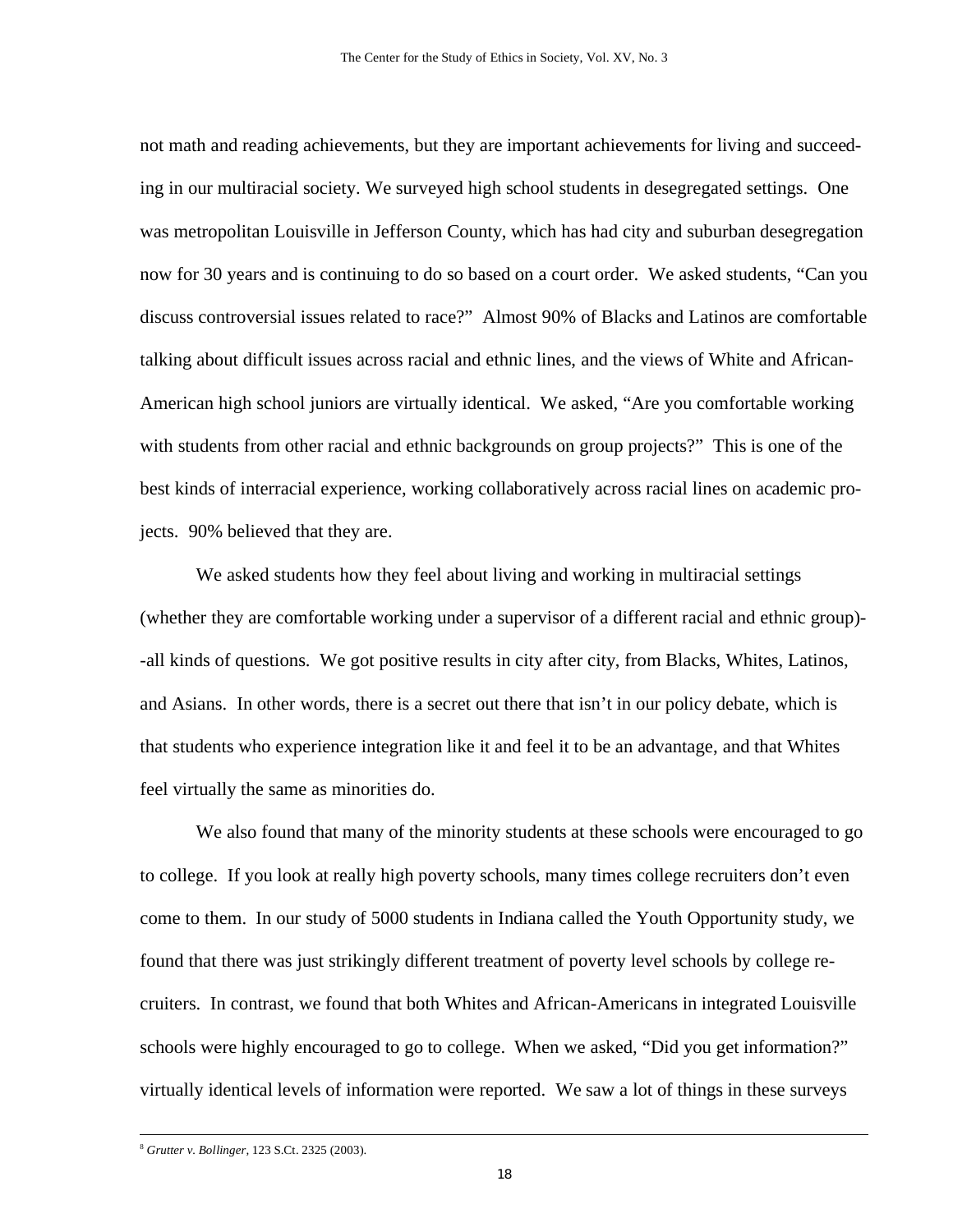that were surprisingly positive. In other words, we already have a policy that, when done, and done reasonably well across the appropriate areas, gets strikingly positive results.

## Our Choices Now

Segregation almost always fails as a broad policy, although there are always some segregated institutions and communities that produce some remarkable successes. There are always those outlying cases that overcome the odds. But, there are never very many of them. As far as I could find out, there's never been an entire school district that has been separate and equal.

We've never seriously tried to integrate all of our institutions and communities, with the exception of the public schools in the South, the military, and some of our colleges and businesses. Everything else, we haven't tried for much time or with much effort. I believe that, in 215 years of American government, there have only been about 5 years where we've tried to integrate seriously, and that was the second half of the 1960s, and almost all of that was about the South. The rest of the time we have said either do nothing or move backwards. We have not made a serious effort, and yet we had remarkable success with what slight attention we gave it. We've invested much more in trying to equalize segregated schools than we have in trying to integrate segregated schools—by orders of magnitude more. We have no policy for urban desegregation. There was never any kind of metropolitan policy that was workable, even though 80% of our people live in metropolitan areas.

Resegregation has been widespread for 15 years now and is related to profound deepening of inequalities in schools that are obvious in 'No Child Left Behind' data. We're facing some fateful choices in our country. One is whether the exploding Latino community is going to

 $\overline{a}$ 

<sup>&</sup>lt;sup>11</sup> Balfanz, R. and Legters, N. (2004). Locating the dropout crisis: Which high schools produce the nation's dropouts. In Gary Orfield, (Ed.), *Dropouts in America: Confronting the graduation rate crisis*,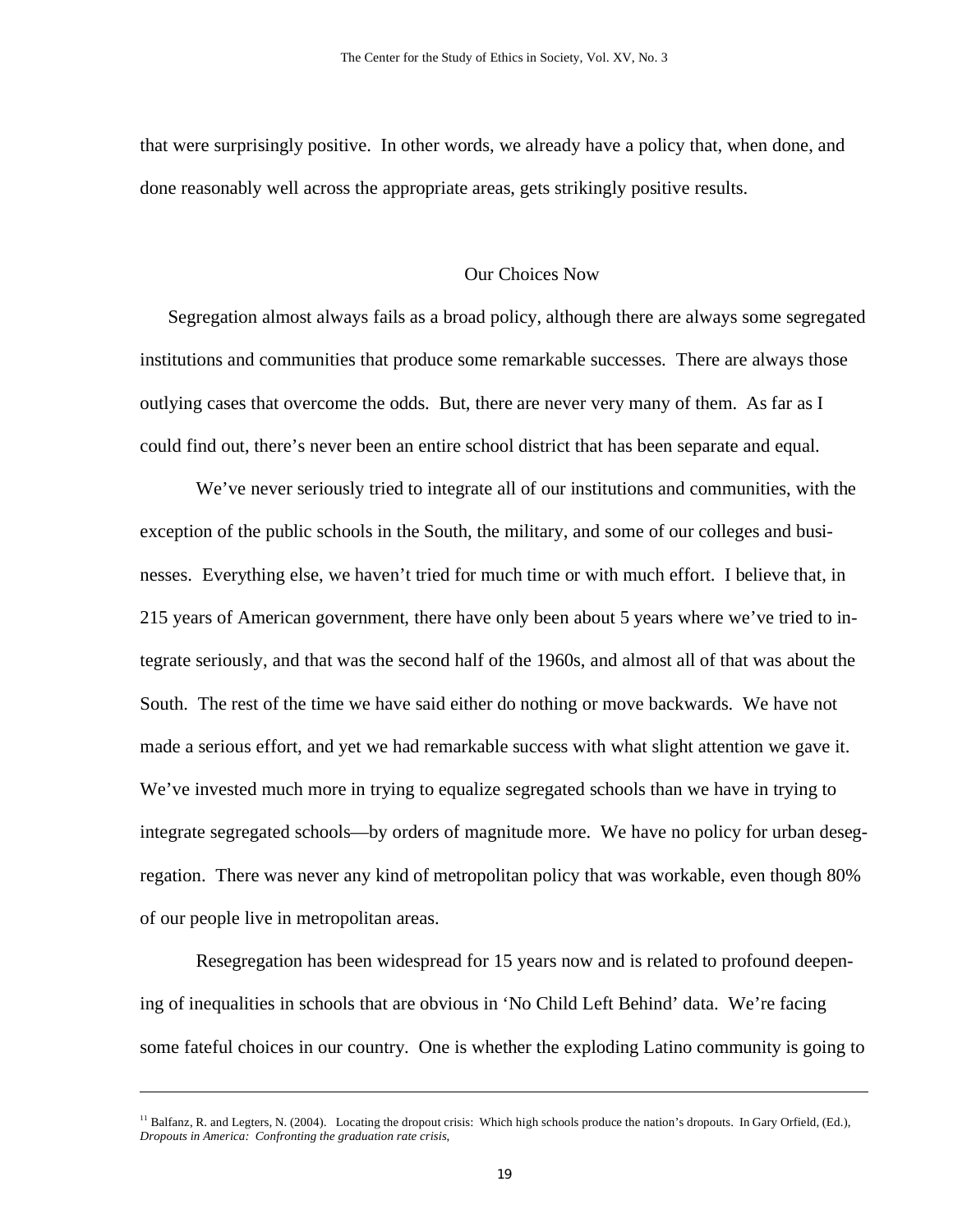be ghettoized or have access to mainstream American society. They're now more segregated by race and poverty in a number of our measures than Blacks are. They're being isolated in schools that are extremely impoverished, often, in schools with few native English speakers, and then prohibited bilingual education in a growing number of our states. This is a calamity for a community with stable families, which has basically come here to work and really buys into the American Dream, yet is going to be excluded from opportunity. They're concentrated in low achievement schools with high dropout rates, and only about half of them are finishing high school, according to our calculations.

 Only about half of Blacks are finishing high school, too. The dropout crisis of the United States is almost all concentrated in big city, high poverty high schools. There are a few hundred schools that account for most of the dropouts in the country<sup>11</sup>.

Well, what can we do? We think that these are important considerations. Is it too late? I think that we can do a lot of things.

One great challenge that is on the horizon now is what happens to our suburban rings. I imagine most of you are from a suburb somewhere since our society has basically become a suburban society. We have a country where almost all of our big city school systems are overwhelmingly minority. There are some things that we can do there in terms of creating integrated and multi-class operations, but in most of those cities, not only are most of the Whites gone, but the Black and Latino middle-class are gone or going fast, and they're going into suburban rings that are resegregating. Are we going to just passively allow this system to extend into more and more suburban communities that have no tools to deal with it, or are we going to help them to maintain more and more integration in our communities? Those are the choices, really, and we know the consequence of the first choice, because we see it in all of our central cities. It's there.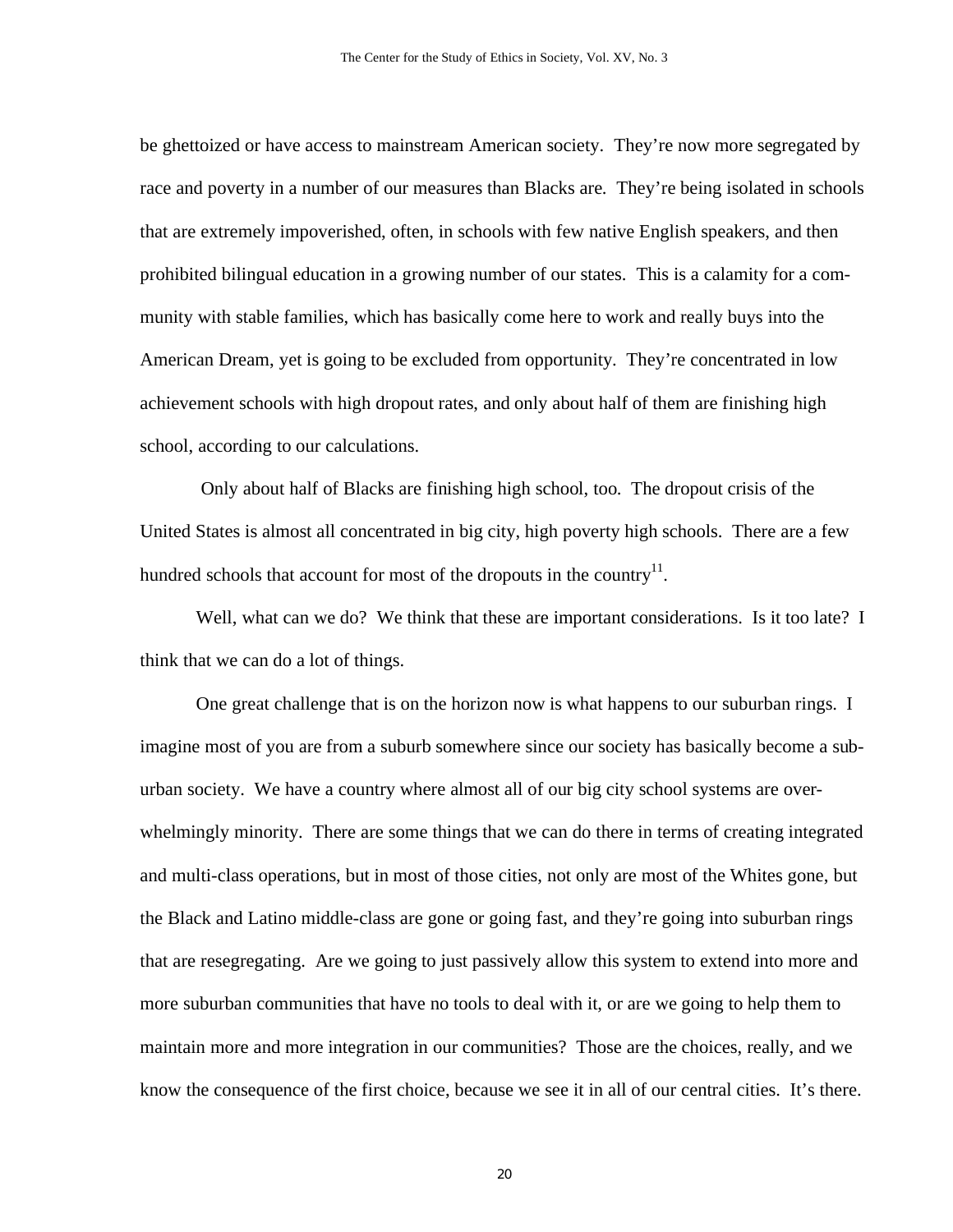What happens in the process after resegregation takes place? Impoverishment, disinvestment, decay of real property, declining work

We need to help communities that are integrated now to remain integrated. We need voluntary plans for integration across school district lines. We have examples of them across the country; they produce much better opportunities for students. We need to think about whether the reforms that we are doing are very difficult efforts to replicate certain aspects of middle-class schools in high-poverty settings that are rarely sustainable. Why shouldn't we just transfer impoverished students to middle-class schools that are already functioning, some of which have space and would be enriched culturally by having some diversity?

We need to do housing differently. We need to enforce fair housing, seriously. The average American moves every 6 years. The average American in subsidized housing with young children moves every three years or so. If we began to have our housing markets working differently, we could have a lot of change in neighborhoods relatively soon. We really need to work seriously on that. There are only a few fair housing cases litigated in the United States in any given year, or prosecuted by the federal government. There are probably millions of fair housing violations. We need community groups testing and exposing real estate practices that are discriminatory, because they really eat at the soul of communities; they resegregate integrated communities when minority families are shown into those communities and White families are shown away from those communities.

Where we have choice systems in our schools, let's attach some civil rights policies to them. We have good civil rights policies in some of our magnet schools. We have none in our Charter schools or in the 'No Child Left Behind' transfer policies. If we're going to use transfer policies, let's use them to, among other things, give real educational choices and integrate our schools (at least start integrating them).